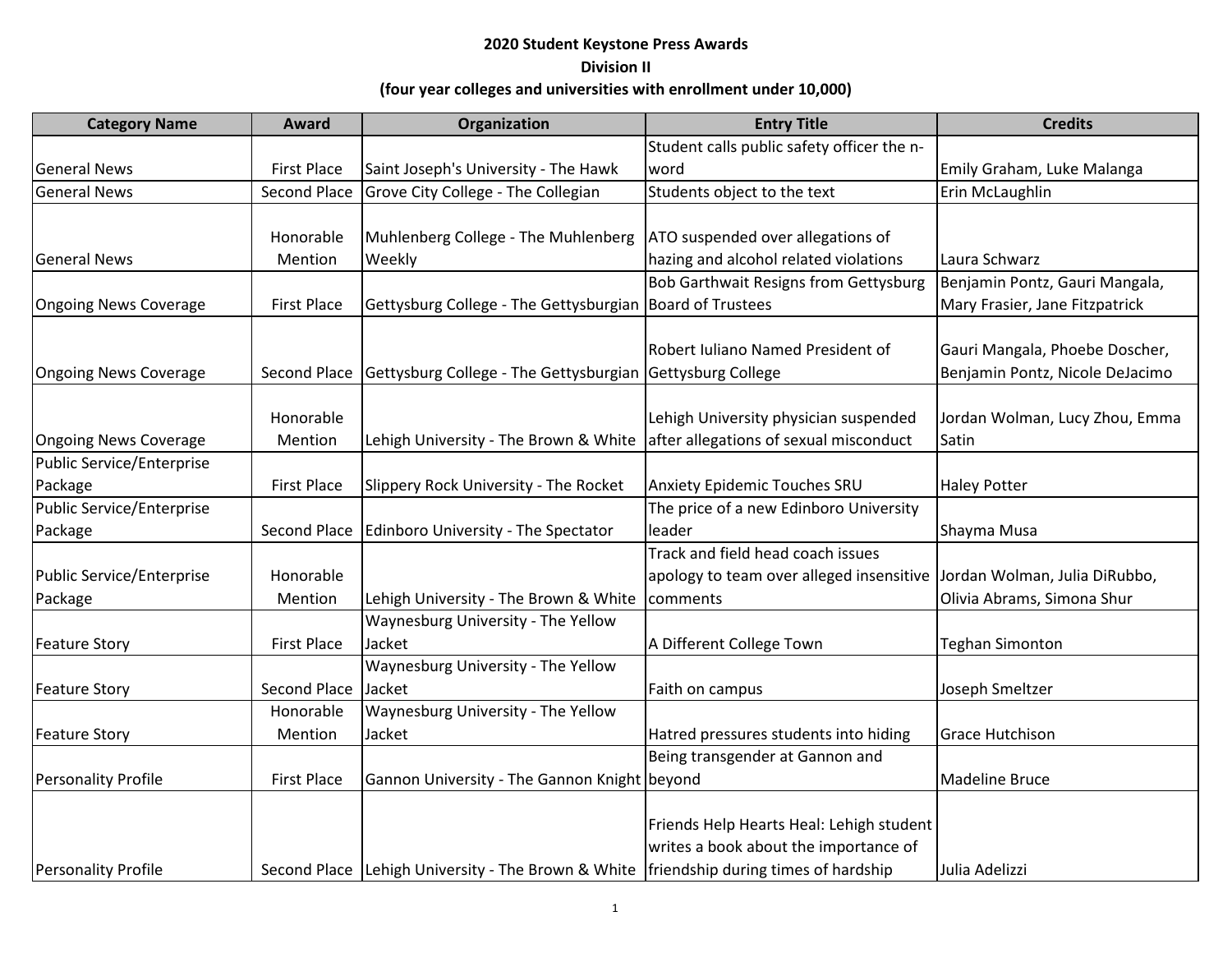| <b>Category Name</b>       | Award              | Organization                                                 | <b>Entry Title</b>                                                    | <b>Credits</b>            |
|----------------------------|--------------------|--------------------------------------------------------------|-----------------------------------------------------------------------|---------------------------|
|                            |                    |                                                              |                                                                       |                           |
|                            | Honorable          |                                                              | Anna Russo: Overcoming adversity and                                  |                           |
| <b>Personality Profile</b> | Mention            | Cabrini College - The Loquitur                               | becoming Cabrini's 2019 valedictorian                                 | Amy Kodrich               |
|                            |                    |                                                              |                                                                       |                           |
| <b>Sports Story</b>        | <b>First Place</b> | Saint Joseph's University - The Hawk                         | Suckerpunch                                                           | Nick Karpinski, Ana Faguy |
|                            |                    |                                                              |                                                                       |                           |
|                            |                    | Waynesburg University - The Yellow                           | Play for those who can't: Waynesburg                                  |                           |
| <b>Sports Story</b>        | Second Place       | Jacket                                                       | QB competes for late brother                                          | Joseph Smeltzer           |
|                            | Honorable          |                                                              | Black female lifeguard challenges                                     |                           |
| Sports Story               | Mention            | Saint Joseph's University - The Hawk                         | stereotypes on Durban beaches                                         | Ryan Mulligan             |
|                            |                    |                                                              | Our View: Brighter days ahead; You                                    |                           |
|                            |                    |                                                              | need to calm down; 10,000 steps                                       |                           |
| Editorial                  | <b>First Place</b> | Slippery Rock University - The Rocket                        | forward                                                               | <b>Staff</b>              |
|                            |                    |                                                              | The pursuit of truth; The information                                 |                           |
|                            |                    |                                                              | firehose; The cry for help you might not                              |                           |
| Editorial                  | Second Place       | Lehigh University - The Brown & White                        | <b>Thear</b>                                                          | Megan Brubaker            |
|                            |                    |                                                              |                                                                       |                           |
|                            |                    |                                                              | Our Support for-and Reservations                                      |                           |
|                            |                    |                                                              | About-Arming DPS; Deconstructing                                      |                           |
|                            | Honorable          |                                                              | Stress Culture; Changing Campus Culture Anna Cincotta, Joshua Wagner, |                           |
| Editorial                  | Mention            | Gettysburg College - The Gettysburgian Around Sustainability |                                                                       | Benjamin Pontz, Staff     |
|                            |                    |                                                              | Bookworm; Running; Thanking                                           |                           |
| Column                     | <b>First Place</b> | Gannon University - The Gannon Knight grandmother            |                                                                       | <b>Alex Stauff</b>        |
|                            |                    |                                                              | The why, not the how; The art of not                                  |                           |
|                            |                    |                                                              | giving a rip; #!@%&\$ Profanity is                                    |                           |
| Column                     |                    | Second Place Grove City College - The Collegian              | complicated                                                           | Joshua Tatum              |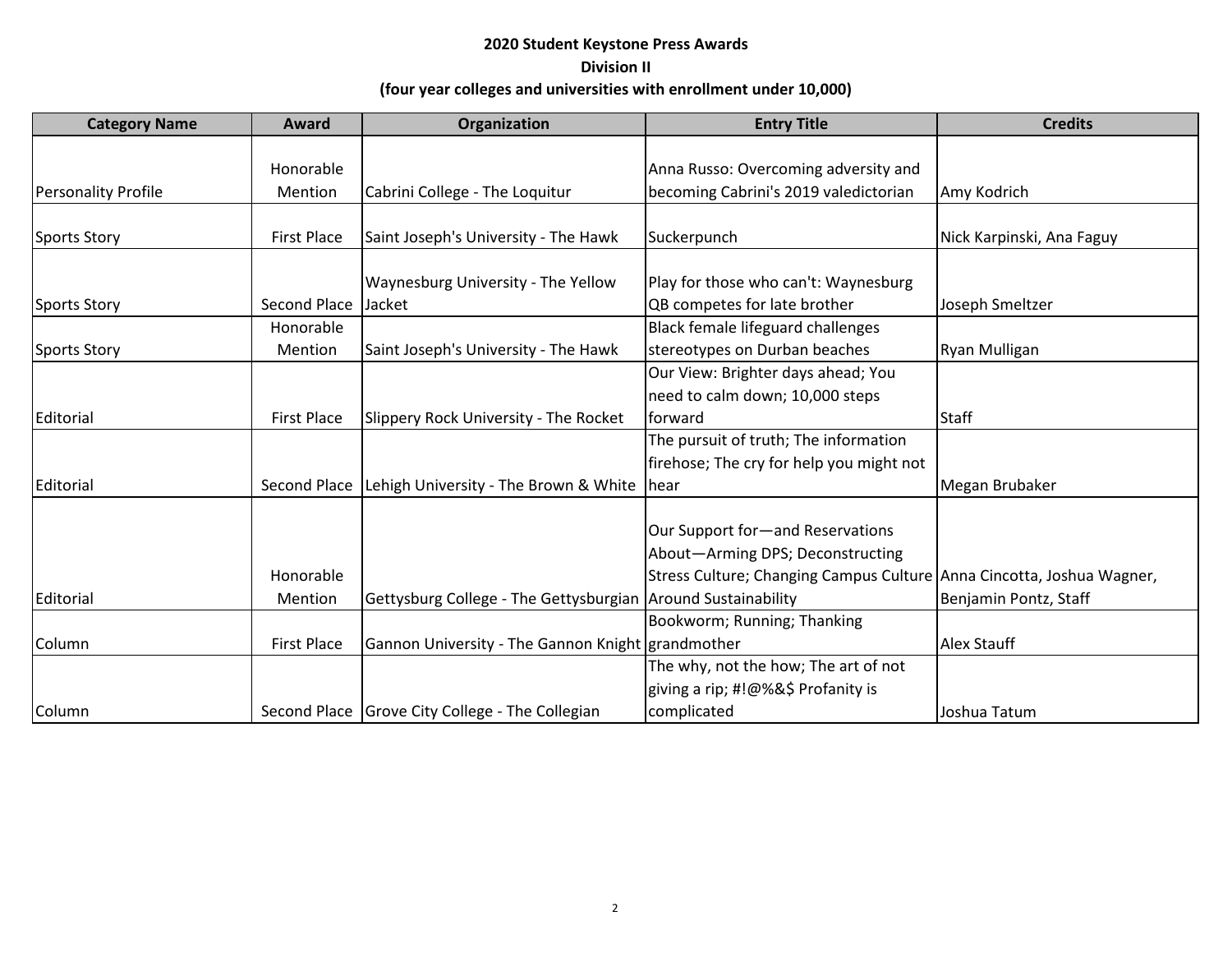| <b>Category Name</b>         | Award              | Organization                                  | <b>Entry Title</b>                                      | <b>Credits</b>             |
|------------------------------|--------------------|-----------------------------------------------|---------------------------------------------------------|----------------------------|
|                              |                    |                                               |                                                         |                            |
|                              |                    |                                               | In Focus: Gun violence, bigotry must not                |                            |
|                              |                    |                                               | define our generation. We must                          |                            |
|                              |                    |                                               | condemn it.; Pittsburgh gun control                     |                            |
|                              |                    |                                               | legislation is a necessary step in                      |                            |
|                              |                    |                                               | preventing attacks; We need to change                   |                            |
|                              | Honorable          | Duquesne University - The Duquesne            | the way we think about immigration in                   |                            |
| Column                       | Mention            | Duke                                          | the U.S.                                                | <b>Ollie Gratzinger</b>    |
|                              |                    |                                               |                                                         |                            |
| Review                       | <b>First Place</b> | Point Park - The Globe                        | Kiss Love It Loud at final Pittsburgh show Amanda Myers |                            |
|                              |                    |                                               | Just Four Weeks In, Orchestra and Wind                  |                            |
|                              |                    |                                               | Symphony Already in Mid-Semester                        |                            |
| Review                       | Second Place       | Gettysburg College - The Gettysburgian   Form |                                                         | <b>Benjamin Pontz</b>      |
|                              | Honorable          |                                               | Potter responsible for millennial                       |                            |
| Review                       | Mention            | <b>Central Penn College</b>                   | empathy, Rovan says                                     | Leslie Heimbaugh           |
|                              |                    |                                               |                                                         |                            |
| Cartoon/Graphic Illustration | <b>First Place</b> | Wilkes University - The Beacon                | Trump mask; Star Wars; Tatas                            | <b>Madison Hummer</b>      |
|                              |                    | Robert Morris University - RMU Sentry         |                                                         |                            |
| Cartoon/Graphic Illustration | Second Place       | Media                                         | President's Day                                         | <b>Gage McCall</b>         |
|                              | Honorable          | Robert Morris University - RMU Sentry         |                                                         |                            |
| Cartoon/Graphic Illustration | Mention            | Media                                         | Andy Toole's 10th Season                                | Alexa Headley              |
|                              |                    |                                               |                                                         |                            |
| Sports Photo                 | <b>First Place</b> | Slippery Rock University - The Rocket         | Litwin Jumps into First                                 | Keegan Beard               |
| Sports Photo                 | Second Place       | Slippery Rock University - The Rocket         | <b>Armstrong Slips By</b>                               | Hannah Slope               |
|                              | Honorable          |                                               |                                                         |                            |
| Sports Photo                 | Mention            | Shippensburg University - The Slate           | SU vs IUP Swimming                                      | Carmine Scicchitano        |
|                              |                    |                                               | Dark Horse Rising - December Magazine                   |                            |
| <b>Feature Photo</b>         | <b>First Place</b> | Messiah College - The Swinging Bridge         | Cover                                                   | Andre Frueh, Messiah Pulse |
|                              |                    |                                               |                                                         |                            |
| <b>Feature Photo</b>         | Second Place       | Slippery Rock University - The Rocket         | <b>Red Lights and Music</b>                             | Hannah Slope               |
|                              | Honorable          |                                               |                                                         |                            |
| Feature Photo                | Mention            | Shippensburg University - The Slate           | Old Main Fountain Photo                                 | Hannah Pollock             |